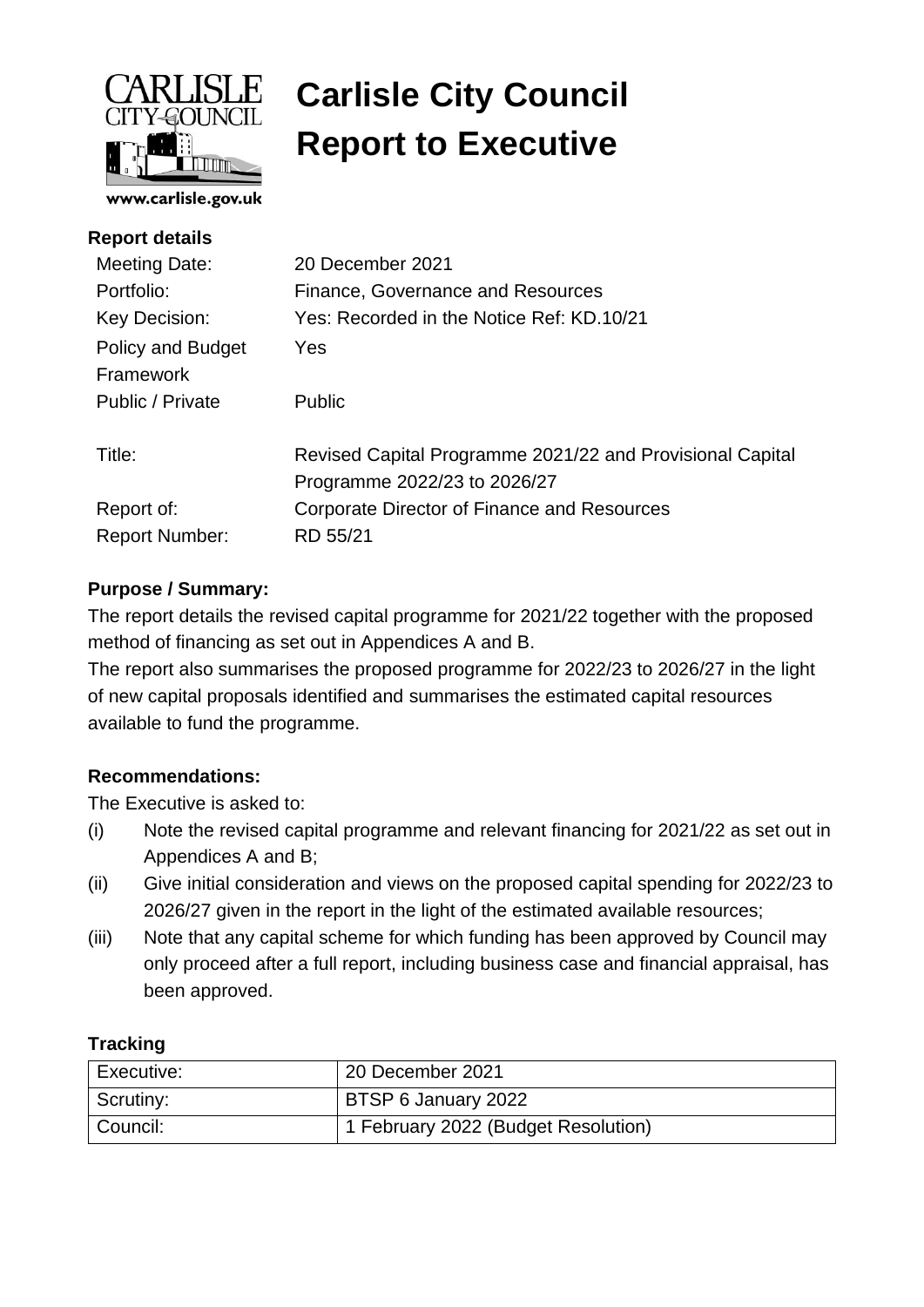#### **1. Background**

- 1.1. This report details the revised capital programme for 2021/22 together with the proposed methods of financing as set out in paragraph 3 and **Appendix A and B**.
- 1.2. The report also details the capital spending proposals for 2022/23 to 2026/27, together with the potential resources available to fund the programme. Members are asked to give initial consideration to the spending proposals.
- 1.3. The guiding principles for the formulation of the capital programme over the next five-year planning period are set out in the following policy documents that were approved by Council on 14 September 2021:
	- Capital Investment Strategy 2022-23 to 2026-27 (Report RD37/21)
	- Asset Management Plan (Report GD58/21)
- 1.4. A Corporate Programme Board of senior officers, (the SMT Transformation subgroup) continues to take the lead on the prioritisation of investment and the monitoring and evaluation of schemes. This is to improve performance monitoring and business case analysis of capital projects.

# **2. Capital Resources**

- 2.1 There are several sources of capital resources available to the Council to fund capital expenditure, the main ones being:
	- Borrowing (Prudential Code see paragraph 6.2)
	- Capital Grants e.g. DFG, specific capital grants
	- Capital Receipts e.g. proceeds from the sale of assets
	- Council Reserves e.g. Projects Reserve
- 2.2 In accordance with the Capital Investment Strategy, the Corporate Director of Finance and Resources will make recommendations on the most effective way of financing the Capital Programme to optimise the overall use of resources.
- 2.3 It should be noted that capital resources can only be used to fund capital expenditure and cannot, with the exception of the Council's own Reserves, be used to fund revenue expenditure. There are strict definitions of what constitutes capital expenditure.
- 2.4 It should also be noted that the resources available to support the capital programme can only be estimated during the year. The final position is dependent in particular on how successful the Council has been in achieving Capital Receipts from the sale of assets against its target i.e. the more capital receipts generated, the less is required to be taken from Borrowing and Council Reserves (and vice versa).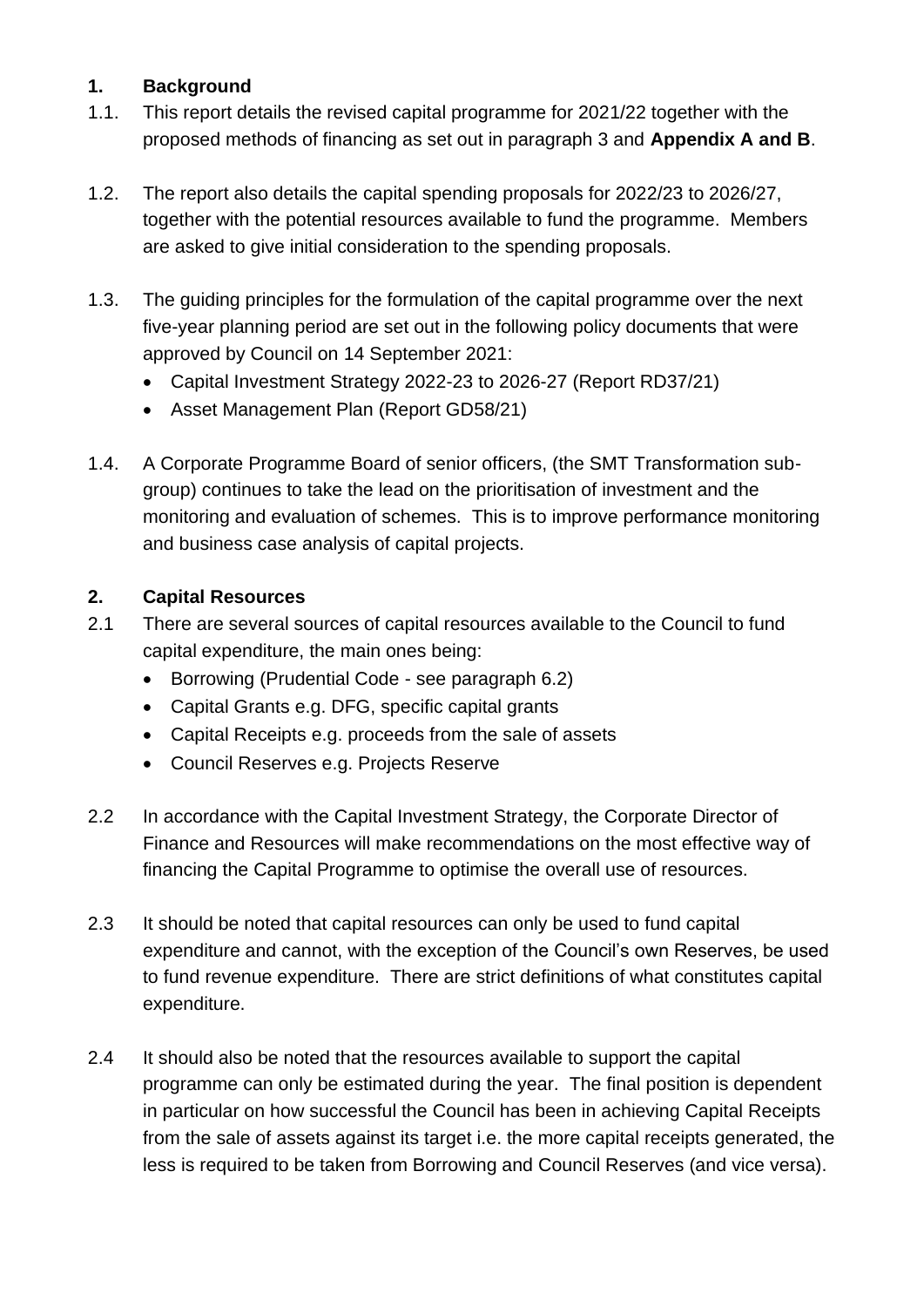2.5 The cost of externally borrowing £1m to fund the capital programme will result in a charge to the revenue account in the next full year of approximately £50,000. This is made up of £20,000 for the cost of the interest payable (2% of £1m equates to £20,000) and a principal repayment provision of 3% of the outstanding sum (3% of £1m equates to £30,000).

#### **3. Revised Capital Programme 2021/22**

- 3.1 The capital programme for 2021/22 totalling £28,057,900 was approved by Council on 20 July 2021 as detailed in the 2020/21 out-turn report (RD16/21).
- 3.2 The revised capital programme for 2021/22 now totals £30,378,800 as detailed in **Appendix A** subject to the relevant approvals by Executive and Council for the changes.
- 3.3 **Appendix B** details the revised anticipated resources available and their use to fund the capital programme. These have been revised to take account of revised projections and valuations of asset sales.

# 3.4 A summary of the revised programme for 2021/22 is shown below:

| <b>Summary Programme</b>                     |             |   |
|----------------------------------------------|-------------|---|
| 2021/22 Original Capital Programme           | 28,057,900  | А |
| Other adjustments                            | 2,320,900   |   |
| <b>Revised Capital Programme (Sept 2021)</b> | 30,378,800  | А |
| <b>Estimated Capital Resources available</b> | (1,583,895) |   |
| <b>Potential Borrowing Requirement</b>       | 28,794,905  |   |

# **4. Capital Spending Proposals 2022/23 to 2026/27**

4.1 The existing and capital spending proposals are summarised in the following table. It should be noted that new spending proposals that cannot be funded from external sources such as grants, or from 'new' capital receipt generation will incur a borrowing requirement.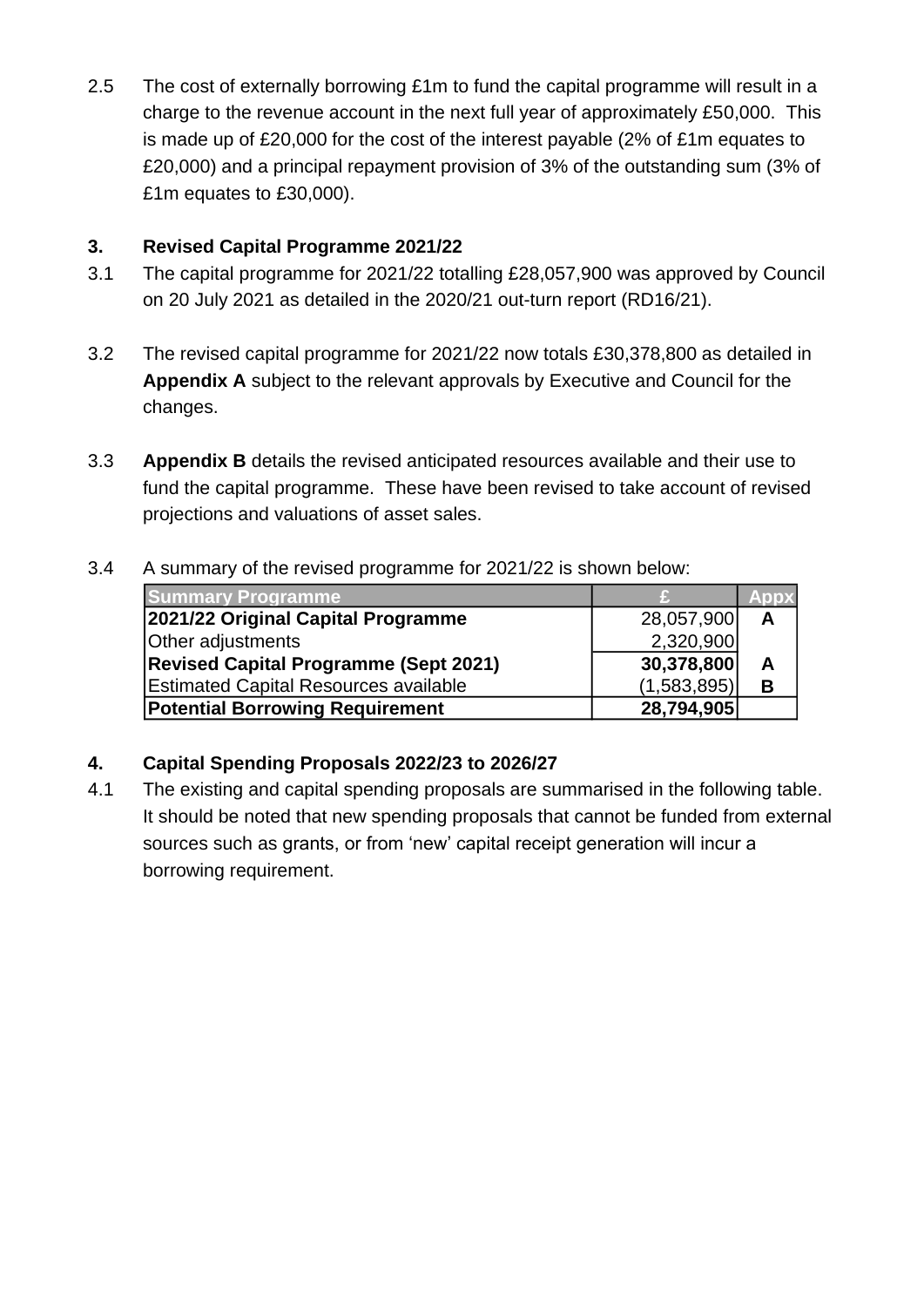| <b>Capital Scheme</b>                  | App  | 2022/23 | 2023/24 | 2024/25  | 2025/26     | 2026/27  |
|----------------------------------------|------|---------|---------|----------|-------------|----------|
|                                        | Para | £000    | £000    | £000     | £000        | £000     |
| <b>Current Commitments:</b>            |      |         |         |          |             |          |
| <b>Vehicles &amp; Plant</b>            | 4.2  | 1,221   | 1,772   | 1,680    | 1,166       | 888      |
| <b>Planned Enhancements to Council</b> | 4.3  | 250     | 250     | 250      | 250         | 250      |
| Property                               |      |         |         |          |             |          |
| <b>Disabled Facilities Grants</b>      | 4.4  | 1,900   | 1,900   | 1,900    | 1,900       | 1,900    |
| <b>ICT Infrastructure</b>              | 4.5  | 76      | 131     | 101      | 101         | 101      |
| <b>Leisure Facilities</b>              | 4.6  | 3,450   | O       | 0        | Ω           |          |
| <b>Recycling Containers</b>            | 4.7  | 45      | 45      | 45       | 45          | 45       |
| Crematorium Infrastructure             | 4.8  | 900     |         | 0        |             |          |
| <b>Future High Street Fund</b>         | 4.9  | 3,653   | 4,325   | 0        |             |          |
| Flare Data Management System           | 4.10 | 150     |         | 0        |             |          |
| <b>Carlisle Southern Relief Road</b>   | 4.11 | 5,000   | Ω       | $\Omega$ | Ω           | 0        |
|                                        |      |         |         |          |             |          |
| <b>Total Existing Commitments</b>      |      | 16,645  | 8,423   | 3,976    | 3,462       | 3,184    |
|                                        |      |         |         |          |             |          |
| <b>New Spending Proposals:</b>         |      |         |         |          |             |          |
| <b>Vehicles and Plant</b>              | 4.2  | (35)    | 360     | (541)    | 0           | 325      |
| <b>ICT Infrastructure</b>              | 4.5  | 334     | (131)   | (26)     |             | $\Omega$ |
| Crematorium Infrastructure             | 4.8  | 875     | 875     |          | O           |          |
| Flare Data Management System           | 4.10 | (150)   |         |          | O           |          |
| Sands Car Park Resurfacing             | 4.12 | 210     |         |          |             |          |
| <b>Swifts Car Park Resurfacing</b>     | 4.13 | 200     | 0       | 0        | 0           | O        |
|                                        |      |         |         |          |             |          |
| <b>Total New Spending Proposals</b>    |      | 1,434   | 1,104   | (567)    | $\mathbf 0$ | 325      |
|                                        |      |         |         |          |             |          |
| <b>Total Potential Programme</b>       |      | 18,079  | 9,527   | 3,409    | 3,462       | 3,509    |
|                                        |      |         |         |          |             |          |

- 4.2 The anticipated budgets for replacement of the Council's vehicle fleet. An initial review of the current replacement plan has been undertaken and the revised figures are included in the table above.
- 4.3 The allocation for planned enhancements to council properties is retained at the current level of £250,000, with further details provided in GD79/21 considered by Executive on 22 November 2021.
- 4.4 Disabled facilities grant allocation will not be known until early into 2022/23, although it has been assumed for the purpose of this report that the grant will be protected at the 2021/22 levels. This grant will be awarded via the County Council's Better Care Fund.
- 4.5 This is the anticipated budgets for improvements and developments to the Council's ICT infrastructure following a review of requirements.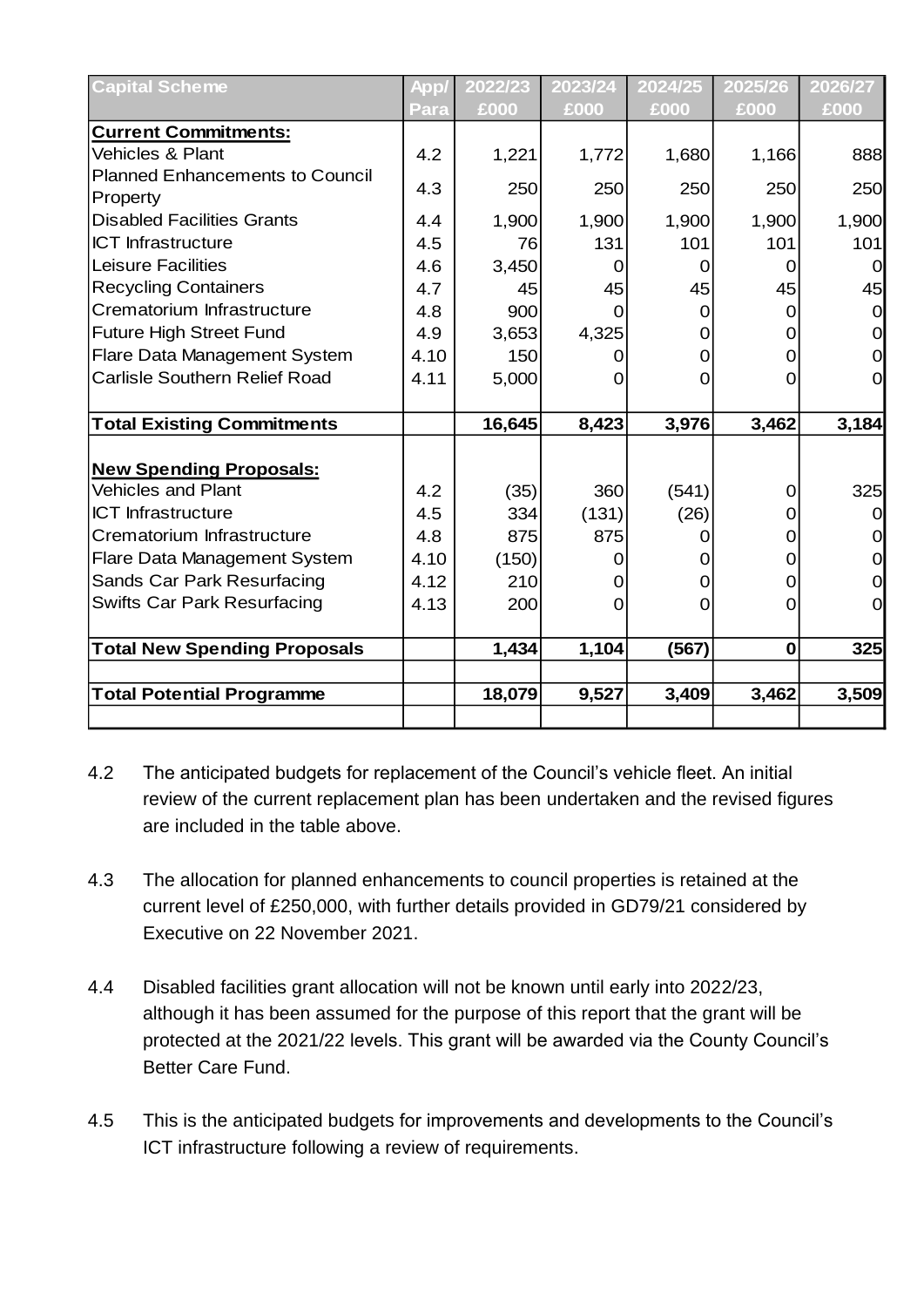- 4.6 This is the continuation of the provision of new leisure facilities at the Sands Centre.
- 4.7 An allocation for the replacement of the Council's stock of recycling and waste containers.
- 4.8 To provide new infrastructure for the crematorium including replacement cremators. The current commitment of £900,000 in 2022/23 is funded from the amounts set aside in the Cremator Replacement Earmarked Reserve.

The new spending proposal (£1.75m) for the replacement of the cremators refers to replacing gas powered cremators with electric powered ones which will help to reduce the amount of CO2 produced from the crematorium. Replacement on a like for like basis with gas powered cremators would require additional funding of approximately £300,000 - £400,000. The additional spend also provides additional funding to upgrade the building facilities at the crematorium. Further reports will be required on the project that will detail the most appropriate solution for the replacement of the cremators. The additional spend will require an additional borrowing requirement, however, the annual borrowing cost could be met from the annual sum currently set aside to the cremator reserve over a 23-year period.

- 4.9 This is a funding application to the Future High Streets Fund which seeks to redevelop and improve the area around the Greenmarket and Market Square in Carlisle City Centre. The project is part funded through the FHSF grant, with an overall funding requirement from the Council of £390,000.
- 4.10 The allocation for a new data management system that is used in Environmental Health and Private Sector Housing is no longer required with Local Government Reorganisation on the horizon.
- 4.11 The Council's contribution to the Carlisle Southern Link Road project.
- 4.12 The Sands redevelopment project does not provide for any enhancement of the car park once the project is complete. This proposal seeks to provide funding to carry out resurfacing and enhancement work to the car park that will enhance the overall site once the project is completed.
- 4.13 As detailed above, the Swifts car park will serve as an overflow car park for the Sands and as such enhancement work is required to improve the standard of the surface.

As the budget process progresses, there may be further bids that come to light once full business cases are developed. There are also external bids for grant funding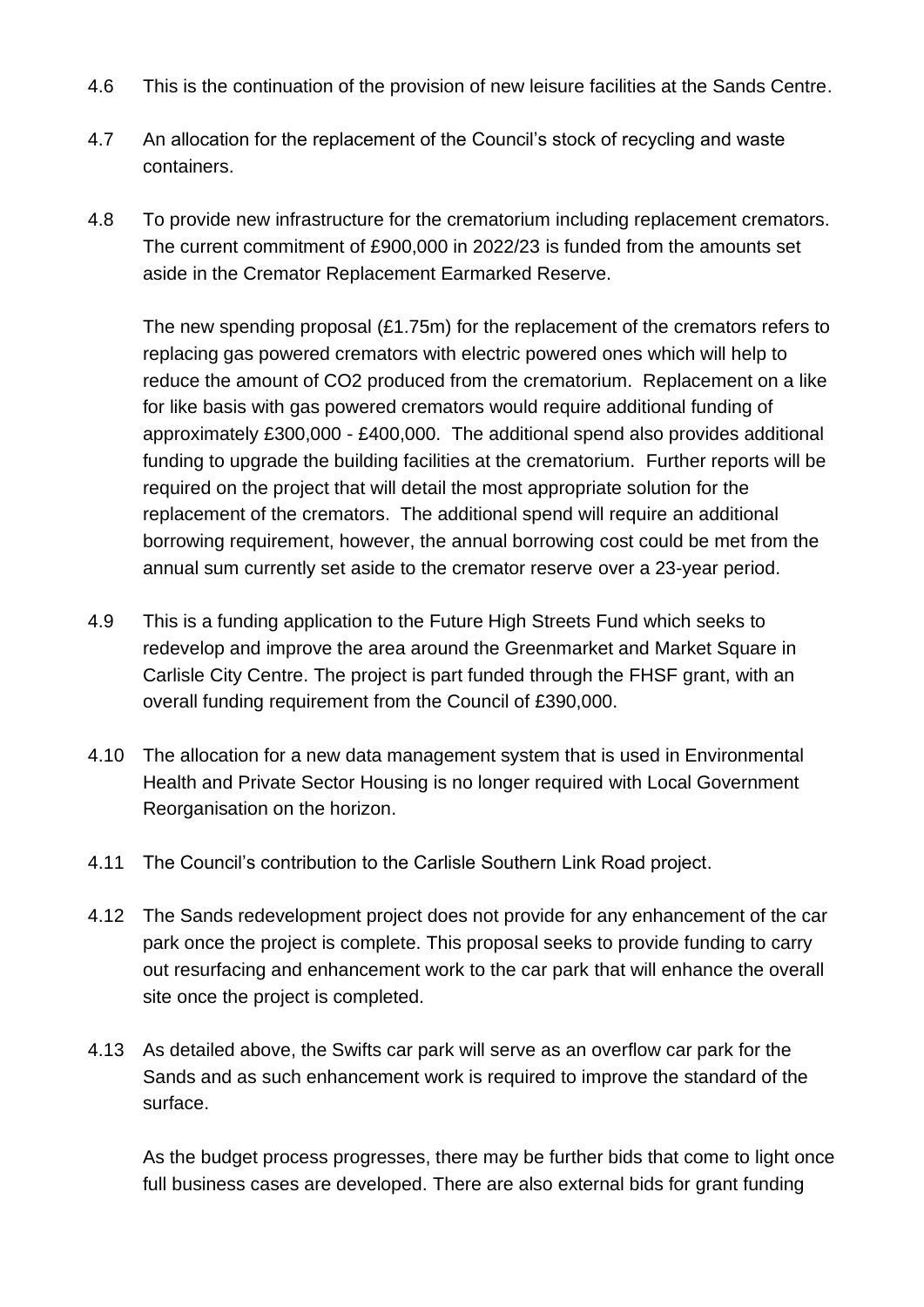which have been submitted, or are in the process of being submitted, which if successful, will require the Capital Programme to be grossed up and to recognise the grant award, examples include The Towns Deal (£19.7m), The Public Sector Decarbonisation Scheme (£1.87m) and The Sustainable Warmth (LAD3) and Home Upgrade (HUG1), a county wide scheme totalling £19.955m.

#### **5. Potential Capital Resources Available**

5.1 The table below sets out the estimated revised resources available to finance the capital programme for 2022/23 to 2026/27.

| <b>Source of Funding</b>             | Para | 2022/23  | 2023/24  | 2024/25 | 2025/26 2026/27 |          |
|--------------------------------------|------|----------|----------|---------|-----------------|----------|
|                                      |      | £000     | £000     | £000    | £000            | £000     |
| Capital Grants:                      |      |          |          |         |                 |          |
| • Disabled Facilities Grant          | 5.2  | (1,900)  | (1,900)  | (1,900) | (1,900)         | (1,900)  |
| • General Grants/Contributions       | 5.3  | (3, 429) | (4,325)  |         |                 | 0        |
| Capital Receipts:                    |      |          |          |         |                 |          |
| • Generated in year                  | 5.4  | (286)    | (101)    | (4,653) | (1, 145)        | (2,585)  |
| receipts used to fund resources      |      | 112      |          |         |                 |          |
| Direct Revenue Financing / Invest to | 5.5  | (1, 962) | (1,062)  | (1,062) | (1,062)         | (1,062)  |
| Save                                 |      |          |          |         |                 |          |
| <b>TOTAL RESOURCES</b>               |      | (7,465   | (7, 388) | (7,615) | (4, 107)        | (5, 547) |

- 5.2 Disabled facilities grant allocation will not be known until early 2022/23, although it has been assumed for the purpose of this report that the grant will be protected at the 2021/22 levels. However as mentioned earlier this grant will be awarded via the County Council's Better Care Fund and there is still some uncertainty as to what the allocation will be.
- 5.3 General grants and contributions identified as funding streams for projects. This relates to the Future High Street Fund projects.
- 5.4 Capital receipts from the sale of fixed assets. A review of the asset disposal programme has been undertaken and a reprofiling of disposals between 2022/23 and 2026/27 has been incorporated into the table above.
- 5.5 Direct revenue financing in relation to invest to save schemes and use of earmarked reserves.

# **6. Summary Provisional Capital Programme 2022/23 to 2026/27**

6.1 A summary of the estimated resources compared to the proposed programme year on year is set out below: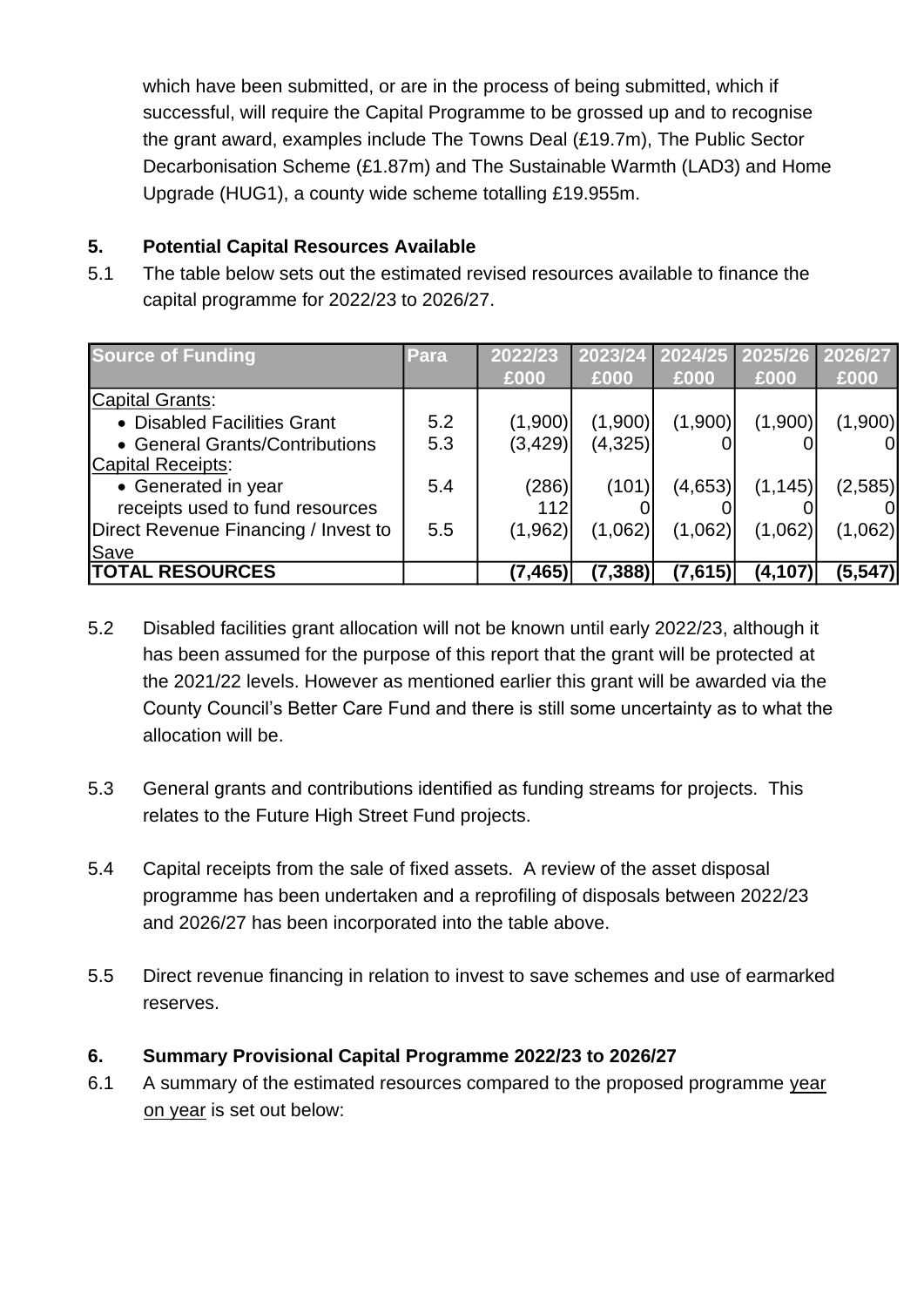| <b>Source of Funding</b>                                                                       | 2022/23  | 2023/24  | 2024/25  | 2025/26  | 2026/27  |
|------------------------------------------------------------------------------------------------|----------|----------|----------|----------|----------|
|                                                                                                | £000     | £000     | £000     | £000     | £000     |
| <b>Estimated in year Resources</b>                                                             | (7, 465) | (7, 388) | (7,615)  | (4, 107) | (5, 547) |
| available (para 5.1)                                                                           |          |          |          |          |          |
| Proposed Programme (para 4.1)                                                                  | 18,079   | 9,527    | 3,409    | 3,462    | 3,509    |
| <b>Projected (Surplus)/Deficit</b>                                                             | 10,614   | 2,139    | (4, 206) | (645)    | (2,038)  |
| Cumulative surplus/deficit b/fwd                                                               | 28,795   | 39,409   | 41,548   | 37,342   | 36,697   |
|                                                                                                |          |          |          |          |          |
| Cumulative year end surplus/deficit                                                            | 39,409   | 41,548   | 37,342   | 36,697   | 34,659   |
| Borrowing undertaken previously                                                                | 14,000   | 14,000   | 14,000   | 14,000   | 14,000   |
| Cumulative deficit <i>i.e.</i> overall<br>borrowing needed to support the<br>capital programme | 53,409   | 55,548   | 51,342   | 50,697   | 48,659   |
|                                                                                                |          |          |          |          |          |

6.2 The Prudential Code gives authorities freedom to borrow to fund capital schemes subject to the over-riding principles of Affordability, Prudence and Sustainability. Whilst these freedoms could significantly impact on the capital resources available to the Authority, the principles referred to in effect mean that the Council is limited by the ongoing cost of any borrowing (i.e. the cost of prudential borrowing falls to be met from the General Fund recurring expenditure). The Prudential Code requires authorities to develop their own programmes for investment in fixed assets, based upon what the authority and local taxpayers can afford, and subject to a full Business Case and Options appraisal process.

The table above shows that there continues to be a borrowing requirement from 2022/23. In order to reduce the exposure of the council to a borrowing requirement the following steps could be examined during the course of this budget process:

- Continuous review of the asset disposal programme;
- Fundamental review of existing capital programme to ensure schemes are still required and are accurate;
- Maximisation of the use of grants and contributions from external sources;
- Providing an additional recurring revenue contribution to the capital programme;
- Invest to save schemes that can repay the capital investment over a period of time.

# **Climate Change**

The Council's update Local Environment (Climate Change) Strategy was approved by full Council in the Spring of 2021 following the usual consultation process; the Strategy is supported by an action plan for addressing climate change issues as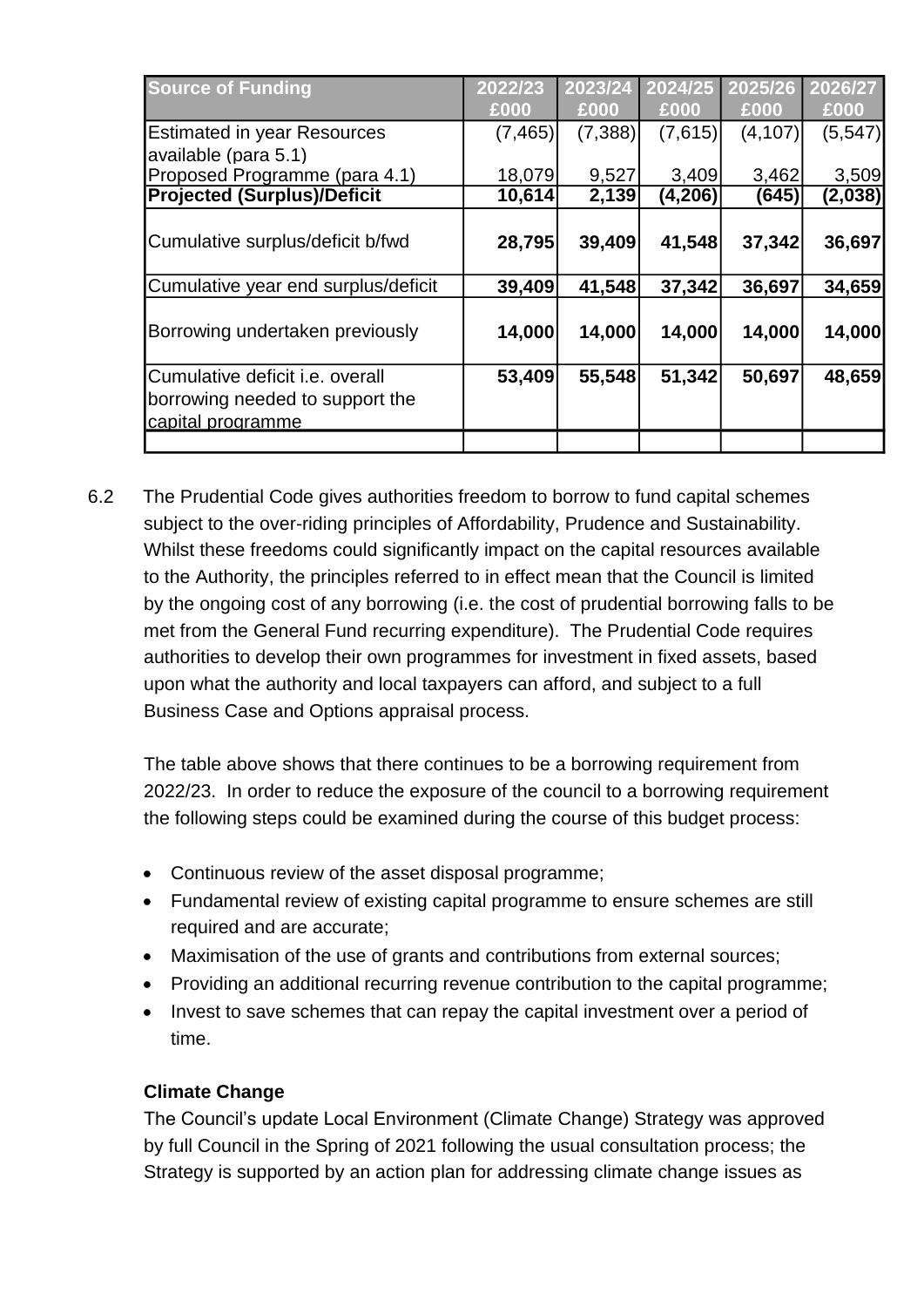well individual actions required by the Council for reducing the its own carbon footprint. The Council is committed to becoming carbon neutral in the future and there may be a requirement for significant investment in achieving this goal, with recovery through the achievement of efficiency savings and/or by maximising any external grants and contributions available to support the strategy and action plan through the Council's Funding Strategy. However, any carbon reducing schemes will initially have to be funded from resources currently contained with the Council's existing Revenue and Capital budgets; with any new climate change initiatives, following the formal adoption and approval of the Local Environment (Climate Change) Strategy, being supported by robust business cases with a cost benefit analysis provided.

# **7. Risks**

- 7.1 The ongoing impact of issues identified will be monitored carefully in budget monitoring reports and appropriate action taken.
- 7.2 The main risk to the Council is the overall cost of COVID-19 in terms of additional costs and delays to supplies.
- 7.3 The Government are likely to issue a supplementary Statutory Instrument which may limit the award of contracts for both revenue (£100,000) and capital projects (£1million) without the approval of the Shadow Authorities from April 2022.

#### **8. Consultation**

- 8.1 Scrutiny Panels considered the requests for their areas of responsibility at their meetings in November and December. Feedback of any comments on the proposals were made to the Executive in December prior to the Executive issuing their draft budget proposals for wider consultation.
- 8.2 The Business and Transformation Scrutiny Panel will consider this report on 6 January 2022, and their views fed back to the Executive on 19 January. Public consultation will take place between 20 December and 18 January and the budget resolution will then be issued by the Executive on 19 January.

# **9. Conclusion and reasons for recommendations**

- 9.1 The Executive is asked to:
	- (i) Note the revised capital programme and relevant financing for 2021/22 as set out in Appendices A and B;
	- (ii) Give initial consideration and views on the proposed capital spending for 2022/23 to 2026/27 given in the report in the light of the estimated available resources;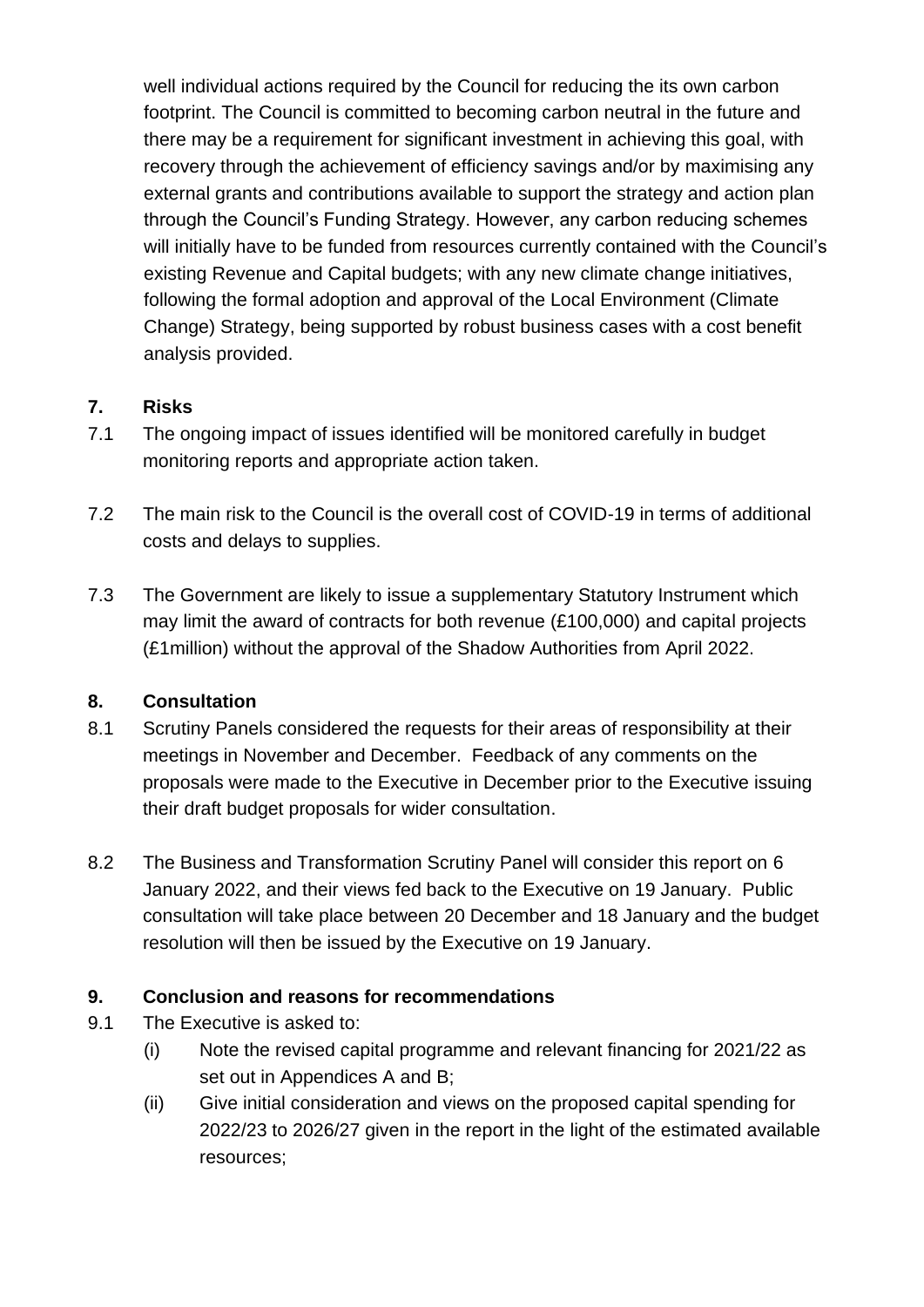(iii) Note that any capital scheme for which funding has been approved by Council may only proceed after a full report, including business case and financial appraisal, has been approved.

#### **10. Contribution to the Carlisle Plan Priorities**

10.1 The Council's capital programme includes a range of positive projects that will directly benefit the people of Carlisle.

#### **Contact details:**

Contact Officer: Steven Tickner **Ext: 7280** 

#### **Appendices attached to report:**

- Appendix A Revised Capital Programme 2021/22
- Appendix B Revised Capital Programme 2021/22 Proposed Financing

Note: in compliance with section 100d of the Local Government Act 1972 the report has been prepared in part from the following papers:

• None

#### **Corporate Implications:**

Legal - The Council has a fiduciary duty to manage its resources properly and for the benefit of its community. In doing so it is required to take account of the advice it receives from its Corporate Director of Finance and Resources. The Council must have a balanced budget to deliver its services and also achieve and sustain an appropriate level of reserves.

Property Services - The Council has a significant property portfolio which assists in the management of its resources as detailed in the Asset Management Plan (GD58/21).

Finance - Financial implications are contained within the main body of the report.

Equality - This report raises no explicit issues relating to the public sector Equality Duty.

Information Governance - There are no information governance implications.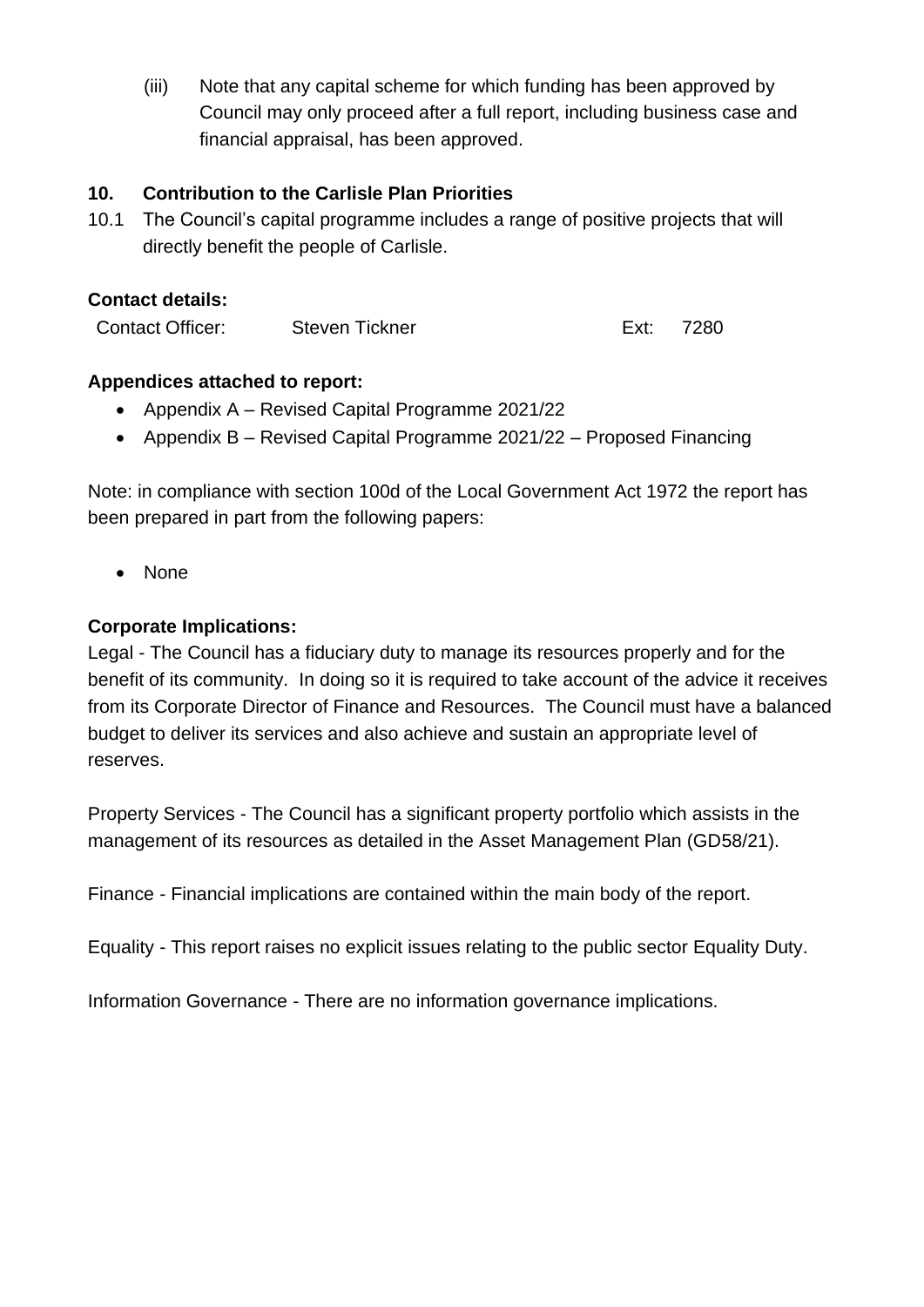#### **REVISED CAPITAL PROGRAMME 2021/22 APPENDIX A**

| <b>Scheme</b>                                | <b>Original</b> | <b>Other</b>       | <b>Proposed</b>      | <b>Revised</b> |             |
|----------------------------------------------|-----------------|--------------------|----------------------|----------------|-------------|
|                                              | <b>Capital</b>  | <b>Adjustments</b> | <b>Savings &amp;</b> | <b>Capital</b> |             |
|                                              | Programme       |                    | <b>Carry</b>         | Programme      |             |
|                                              | 2021/22         |                    | <b>Forwards</b>      | 2021/22        | <b>Note</b> |
|                                              |                 | F                  |                      |                |             |
| Sands Centre Redevelopment                   | 16,922,600      | 0                  | 0                    | 16,922,600     |             |
| Civic Centre Development                     | 2,081,600       | 2,000              | 0                    | 2,083,600      |             |
| <b>Energy Monitoring System</b>              | 12,000          |                    | 0                    | 12,000         |             |
| Savings to fund Civic Centre                 | (200,000)       | 200,000            | 0                    |                |             |
| Future High Street Fund - Market Square      | 100,000         | 357,300            | 0                    | 457,300        |             |
| Future High Street Fund - 6-24 Castle Street |                 | 170,300            | 0                    | 170,300        |             |
| Future High Street Fund - Central Plaza      | 0               | 712,400            | 0                    | 712,400        |             |
| Future High Street Fund - Devonshire Street  | 0               | 73,600             | 0                    | 73,600         |             |
| Future High Street Fund - Delivery Costs     |                 | 122,400            | 0                    | 122,400        |             |
| Cemetery Infrastructure                      | 5,700           |                    | 0                    | 5,700          |             |
| <b>Skew Bridge Deck</b>                      | 67,000          |                    | 0                    | 67,000         |             |
| Towns Deal - Bitts Park Improvements         | 99,200          | 68,900             | 0                    | 168,100        |             |
| <b>Planning Software</b>                     | 150,000         | O                  | 0                    | 150,000        |             |
| Play Area Improvements                       | 189,700         | 228,500            | 0                    | 418,200        |             |
| <b>Carlisle Citadels</b>                     | 934,700         |                    | 0                    | 934,700        |             |
| Towns Deal - Caldew Riverside                | 842,500         | 0                  | 0                    | 842,500        |             |
| On Street Charging Points Infrastructure     | 102,800         | 0                  | 0                    | 102,800        |             |
| Gateway 44 Development                       | 896,200         | 0                  | 0                    | 896,200        |             |
| LED Footway Lighting Installation            | 29,700          | 0                  | 0                    | 29,700         |             |
| Rough Sleeping Initiative                    | 10,000          |                    | 0                    | 10,000         |             |
| Planned Enhancements to Council Property     | 458,800         |                    | 0                    | 458,800        |             |
| Vehicles, Plant & Equipment                  | 1,036,600       | (594, 800)         | 0                    | 441,800        |             |
| <b>Recycling Containers</b>                  | 45,000          | 64,500             | 0                    | 109,500        |             |
| <b>ICT Infrastructure</b>                    | 313,700         | 179,900            | 0                    | 493,600        |             |
| <b>Disabled Facilities Grants</b>            | 3,387,200       |                    | 0                    | 3,387,200      |             |
| <b>Empty Property Grants</b>                 | 112,400         | O)                 | 0                    | 112,400        |             |
| Swifts Wildlife Haven                        | 70,000          | 0                  | 0                    | 70,000         |             |
| <b>Bitts Park Water Feature</b>              | 10,500          | 0                  | 0                    | 10,500         |             |
| <b>Bitts Park Public Realm</b>               | 0               | 32,000             | 0                    | 32,000         |             |
| <b>Financials Upgrade</b>                    | 0               | 80,900             | O)                   | 80,900         |             |
| Footway Lighting Melbourne Park              | 0               | 22,200             | 0                    | 22,200         |             |
| Affordable Homes (S106)                      | 0               | 600,800            | 0                    | 600,800        |             |
| <b>SUB-TOTAL</b>                             | 27,677,900      | 2,320,900          | $\mathbf 0$          | 29,998,800     |             |
| <b>Capital Reserves to be released</b>       |                 |                    |                      |                |             |
| Creamtorium Infrastructure                   | 350,000         | 0                  | 0                    | 350,000        |             |
| Cemetery Infrastructure                      | 30,000          | 0                  | 0                    | 30,000         |             |
|                                              | 380,000         | $\mathbf 0$        | 0                    | 380,000        |             |
|                                              |                 |                    |                      |                |             |
| <b>REVISED TOTAL</b>                         | 28,057,900      | 2,320,900          | 0                    | 30,378,800     |             |